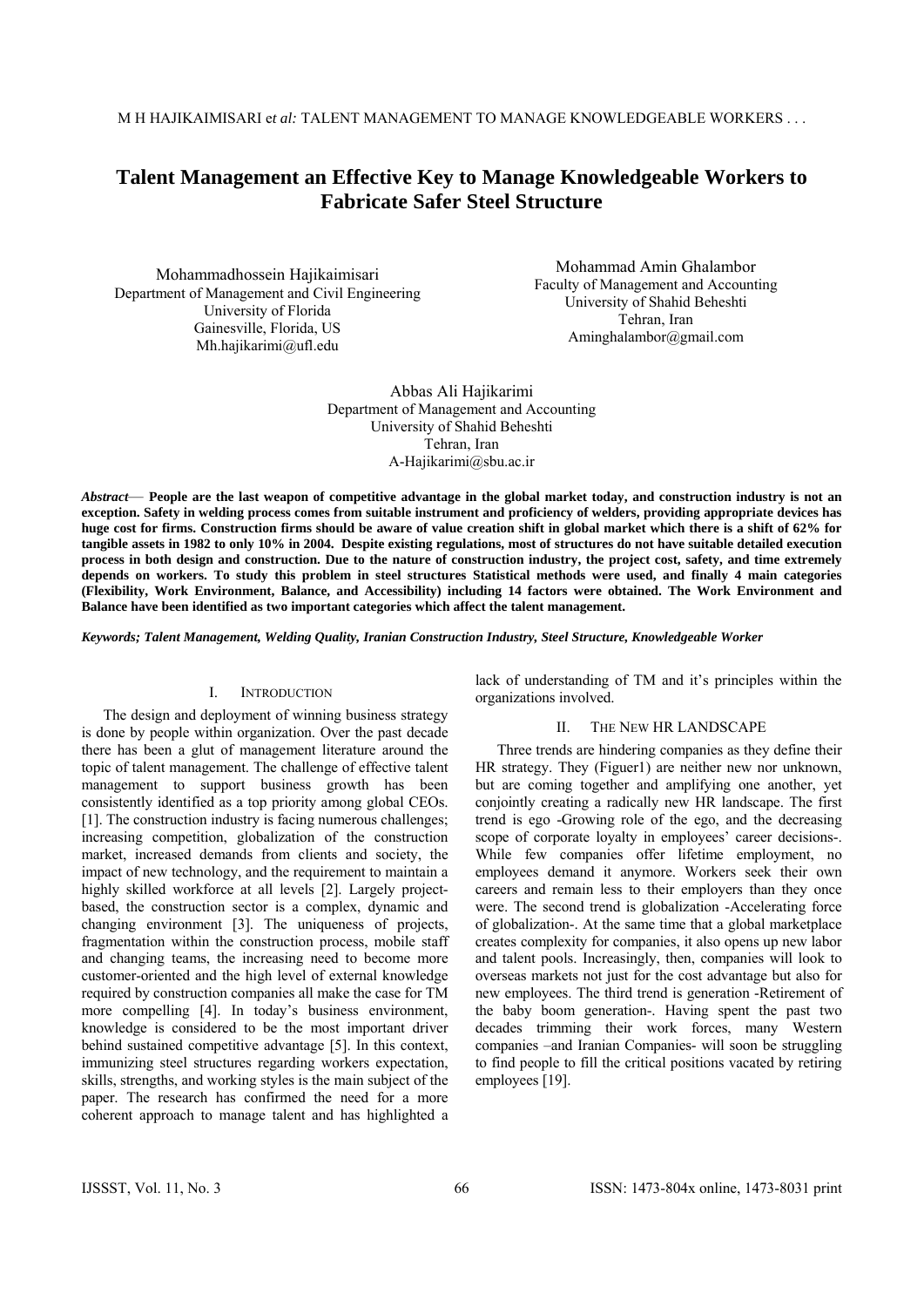

Figure 1. Three trends BCG Analysis

## III. A BETTER APPROACH

Many companies have started to tackle some of the challenges presented by ego, globalization, and the retirement of the baby boom generation. But few are taking a comprehensive view of the HR dynamics resulting from these trends. A new era is coming. Today's perceived surplus of talent and human resources will rapidly morph into an actual shortfall. The need to identify, develop, and retain talent will rise on the corporate agenda and demand the attention of chief executives around the globe. As importance of talent management and our restriction to cover its content to the whole construction industry, we focused on exploring talent management indicators for knowledgeable workers and welders in the construction industry.

### IV. IMPORTANCE OF TALENT MANAGEMENT

Many companies will not find the talent they need in order to thrive -or even survive- by visiting the same old fishing holes. They need to move outside their comfort zone and find and develop new pools of talent. This step can be especially difficult for managers accustomed to business as usual. The most persuasive evidence that new approaches are needed is hard numbers demonstrating that managers will not reach their business goals without the new approaches. While the idea of talent management is continually emerging it has not yet been applied in most industries. We have seen many management theories appearing and fading. In the 1980s, marketing reigned supreme as Porter's conception on competitive forces made strategists of us all. In the 1990s competitive edge was to be used through redeveloping and 'lean.' However, in both the 2003 and 2004 CEO challenge reports [6] challenges of leadership talent and employee involvement were recognized to be among primary CEO concerns. In DDI's 2005–2006 global leadership forecast, meanwhile, over 4,500 leaders from around the world cited

improving and leveraging talent as their second business priority (on a list of 14), preceded only by improving customer service relationships [7] (Table1).

In a recent DDI survey with the economist intelligence unit [8], where 20 CEOs were interviewed for the study said that talent management was their main responsibility, consuming as much as 50% of their working time—a considerable amount when one takes a top executive's crowded agenda into account. It's evident that it pays to leverage the resource on which companies spend, on average, one third of their revenues. But beyond this simple truth, there's an enormous amount of research that emphasizes the quantifiable connection between talent and business performance, and explains the increasing investor scrutiny this attracts:

- DDI's leadership forecast 2005–2006 [7], showed that companies with stronger leadership development systems yield higher returns on equity and profit in comparison to their competitors.
- A 1999 study by Sibson & company and McKinney [9] revealed a direct and proportional link between the quality of succession management programs and shareholder return.
- Hewitt associates reports that the enormous majority of top financial performing firms (85 percent of the top 20 in a field of 373 companies) hold their leaders accountable for developing talent, in comparison to just 46 percent of leaders from the other companies [10].

Moreover, talent is a fast growing source of value creation. In 1982, the Brookings institution found that 62 percent of an average firm's value could be related to its physical assets (e.g., equipment, technologies), with only 38 percent attributed to intangible assets (e.g., patents, intellectual property, brand, and, most of all, people). Yet just after 21 years in 2003, these percentages reversed, with 80 percent of value linked to intangible assets and just 20 percent related to tangible assets [11].

Finally, for some companies, the most urgent driver to engage with the talent agenda is CEO succession [12]. As it was mentioned in today's competitive area, talent management is among the highest priorities of leaders, and leaders in construction industry should be aware of its importance. In this research, according to globalization, world financial crisis and privatization trends in Iran, we try to give talent managements' factors tangibly to construction CEOs as a tool of competitive advantage.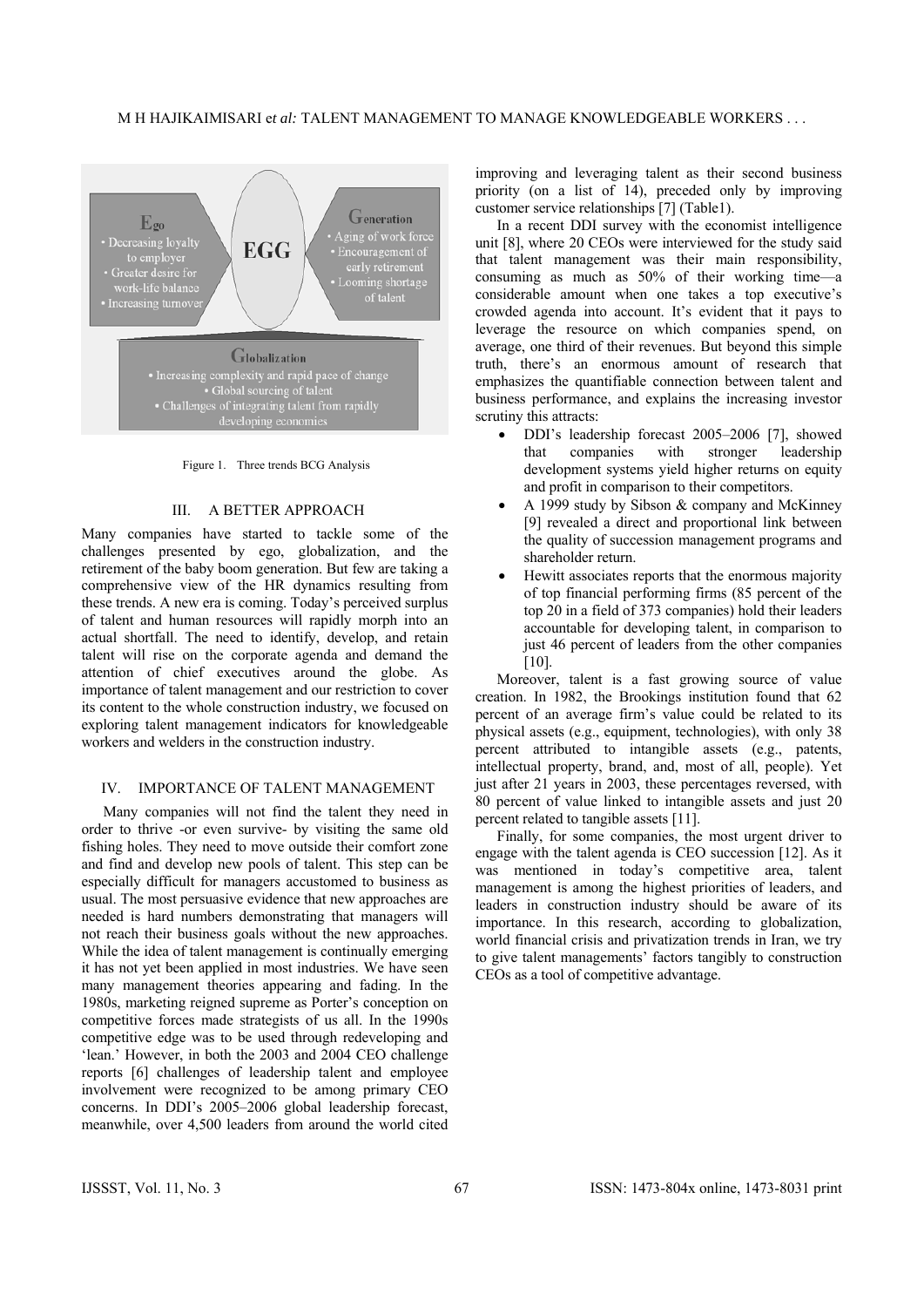| Level |     |              | <b>Priority</b> |                              |
|-------|-----|--------------|-----------------|------------------------------|
| First | Mid | Higher       | <b>Senior</b>   |                              |
|       | 3   |              |                 | Identify ways to improve     |
|       |     |              |                 | quality                      |
| 2     |     |              |                 | Improve customer             |
|       |     |              |                 | relationships/service        |
| ∍     | າ   |              |                 | Control costs                |
| 4     |     | $\mathbf{2}$ |                 | Improve or leverage talent   |
| 5     |     |              |                 | Improve technology/operating |
|       |     |              |                 | efficiency                   |
| 6     | 6   | 6            | າ               | Growth (increase             |
|       |     |              |                 | revenue/sales)               |
|       |     |              |                 | Improve company culture      |

TABLE I. Ranked leader priorities (by level)

#### V. HOLISTIC APPROACH TO TALENT MANAGEMENT

In today's highly competitive global economy, the increasingly fierce search for "the best and the brightest" is being waged on a global scale. Following a year-long study involving 77 companies, McKinsey & Company described this competition as "The War for Talent". At the same time, the global shift to a knowledge-based economy and the worldwide demand for expert knowledgeable workers has put the spotlight on the value of Human Resource (HR). The biggest questions surrounding talent are: How do we attract talent? Develop talent? Spotlight talent? Leverage talent? And, how do we do all that in an ever-changing, demographically evolving, rapid-paced, global business environment? [13] While the phrase "Talent Management" is relatively new as a concept; however, as a management focus, it has always been at the core of strategic HRM. Expressed from a strategic business perspective, "Talent management may be defined as a core sub-system of an organization's strategic management system, to develop a human resource asset base that is capable to support current and future organizational growth directions and objectives". Talent management may be described as comprising three key components (Figure2):

- Talent identification
- Talent Development Internal and external talent development
- Talent Engagement, motivation and retention

The first component talent identification is the process of identifying key positions and roles required to support the design and deployment of strategic and operational plans and initiatives. The second component, talent development is divided into internal and external development. Internal talent development relates to a variety of activities such as training, performance management, coaching, special projects, job design, career development, etc. External talent development is essentially recruitment and selection, where the organization goes out into the labor market to identify, attract, select and motivate required talent to join the organization. The third component, defined as "Talent EMR" is an acronym for employee engagement, motivation, and retention. Once the organization has the required talent, it needs to manage its investment, building required

commitment and strategic alignment to support the organization's strategy [1].



Figure 2. Three components of talent management

### VI. RESEARCH METHODOLOGY

To satisfy research aims a survey study was done, also a Delphi technique was used to understand experts' opinion, and the exploratory research method was used to identify the principal components that explain weld's quality. The statistical method used for data reduction is principal component analysis (PCA). To use of talent management appropriately, first of all, problem statement and research objective of study was determined. Next, according to the "Holistic Approach to Talent Management", two components including, "Talent Identification" and "Talent Development" were expanded. The third component which needs another research and further work is in progress by this paper's researchers.

# VII. PROBLEM STATEMENT AND PROJECT **OBJECTIVE**

Safety and security in welding process comes from suitable instrument and proficiency of welders, providing appropriate machines and devices has huge cost for firms, and it gets worth when net and maintenance costs are added. Attracting, developing and retaining professional welder is not only a cost, but it is also an investing on human capital recourses. Construction firms should be aware of value creation shift in global market as the others. In global area there is a shift of tangible assets (buildings, capital, fixed infrastructure, etc) to intangible assets (human capital, creativity, intellectual capital, etc) figure3 illustrates this global shift in percentages of market value from 1982 to 2004 [14].

In spite of existing codes and regulations, most of structures do not have suitable detailed execution process in both design and construction. Steel structure is a considerable part of the construction and most of its problems relate to different kinds of faults and weaknesses in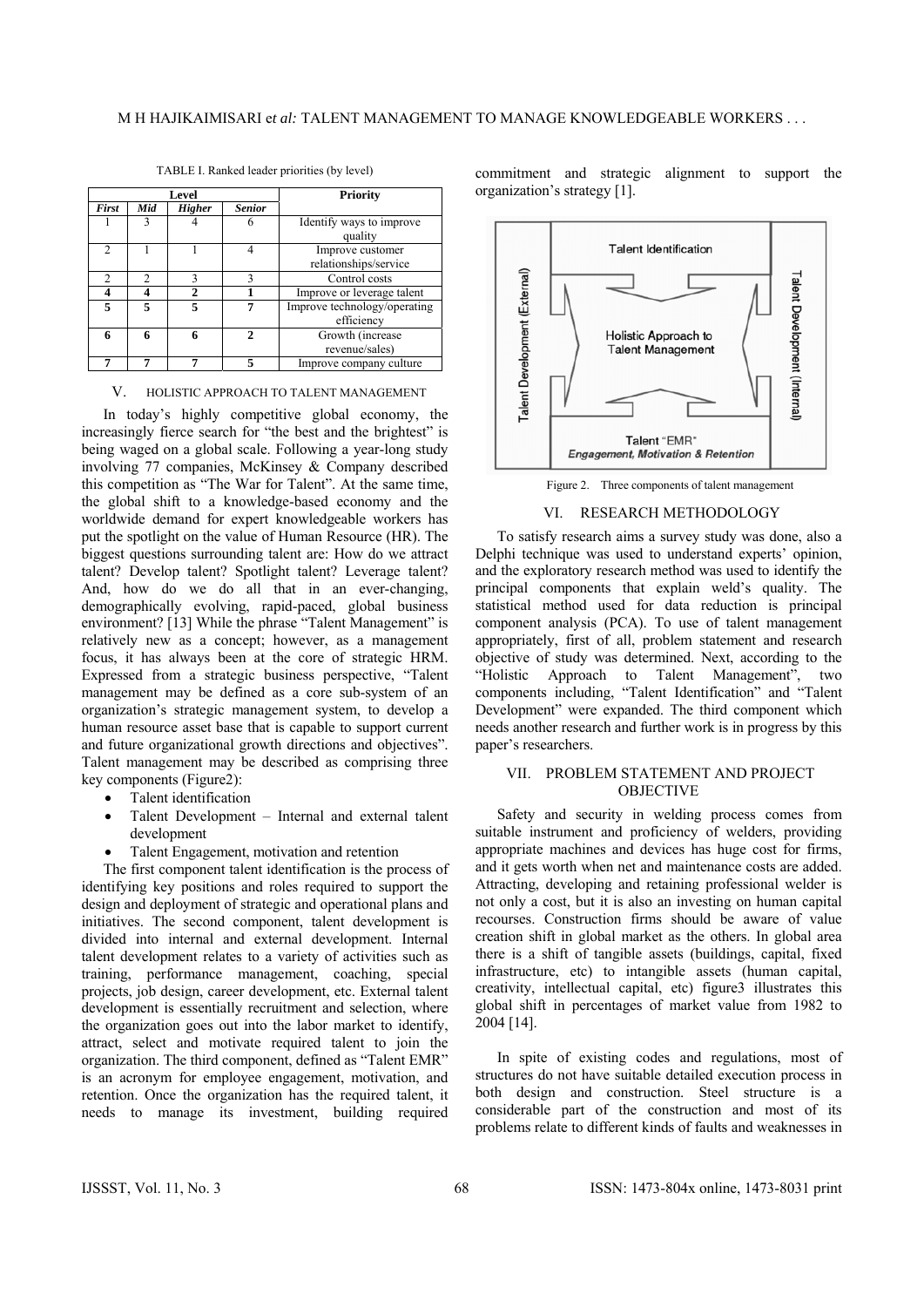connections [15]. Welder has an enormous effect on welding quality and most of the faults in welding depend on the welder performance. On the other hand, control processes and tests could be destructive and costly for a construction firm. So the talent management competences promote the welder's performance and make him more effective for the firm, so by applying TM the quality of welding and safety of the structure will be increased. The main purpose of this research is to find the most important TM's factors which can affect welder performance to increase the weld quality and arrange them according to Internal and external talent development. At the end, it is decided to develop strategy according to these factors for EMR.



### Figure 3. Global shift in value

#### VIII. TALENT IDENTIFICATION

Due to the nature of construction industry, the project cost, safety, and time extremely depends on workers. Thus, workers' skills and knowledge have a direct effect on sustainability growth in this industry. Because a wide range of factors in this article, we focused on particular workers of construction to address talent management challenges in this industry. Welders were chosen, as they are the last and the most important part of a weld connection in a steel structure (Figure 4) [15].

More than any previous workforce generation, young generation (birth years 1982-1993) balance idealism with pragmatism and demand flexibility, balance, respect, and accessibility. Specifically, Gen Yers tend to look for longterm career development, variety of experiences, a sense of purpose and meaning in their work, open social networks, and work/life balance [16-18]. According to experts' opinion, "work environment category" were replaced with "respect" to fulfill designed objects and operational plans. Two phases were developed to find the influencing factors on welder performance related to Talent management. At first, according to the 4 main categories and by Delphi technique an open questionnaire was designed to gather experts' opinion about phenomena. Questionnaires were sent to 5 Professional Welders, 4 Weld Supervisors, 3 Supervisor Engineers, and 3 Consultant Engineers (in all 15 persons). The initial components were discovered by Preliminary Study, Literature Review, and Logical Analysis, then this initial component were examined by PCA method and 25 rotations, 14 components were extracted from data. At the 2nd phase, sampling design was stratified. Sampling method

and a close questionnaire were referred again to gather opinion of a broader sample (survey).



Figure 4. Welding process in Iranian construction firms

Questionnaires were sent to 150 experts and 117 of them responded, and consequently 30 factors were rated. To reduce and extract the data, according to 4 main categories including Flexibility, Work Environment, Balance, and Accessibility the 30 factors were extracted by PCA exam via SPSS program to 14 independent factors (this exam separates and extracts the factors that have a same effect and content on the result, but the factors should be in a same category). In Accessibility, Balance, and Work Environment categories 6,10, and 8 factors were identified, and at first step via KMO and Bartlett's test the significant level were determined which was lesser than 0.05, and it means the PCA exam could have been done correctly. The results have been illustrated at Table 2 and Figure 5 for Accessibility; furthermore, Table 3 and Figure 6 show the content for Balance category, and the outcome for Work Environment has been shown at Table 4 and Figure 7. For Flexibility categories due to significant levels which were more than 0.05, the PCA exam could not be used.

At the next step, PCA exam was done, and 3 components explain 82.34% of all total variance related to Accessibility category (Table 5), 3 factors describe 87.10% of total variance related to Balance category(Table 6), and 2 factors that explain 75.63% of all total variance for Work Environment(Table 7).

The 14 factors were composed of 6 factors which explain 100% of all total variance related to Flexibility, 2 factors that explain 75.63% of all total variance for Work Environment, 3 factors which explain 87.10% of all total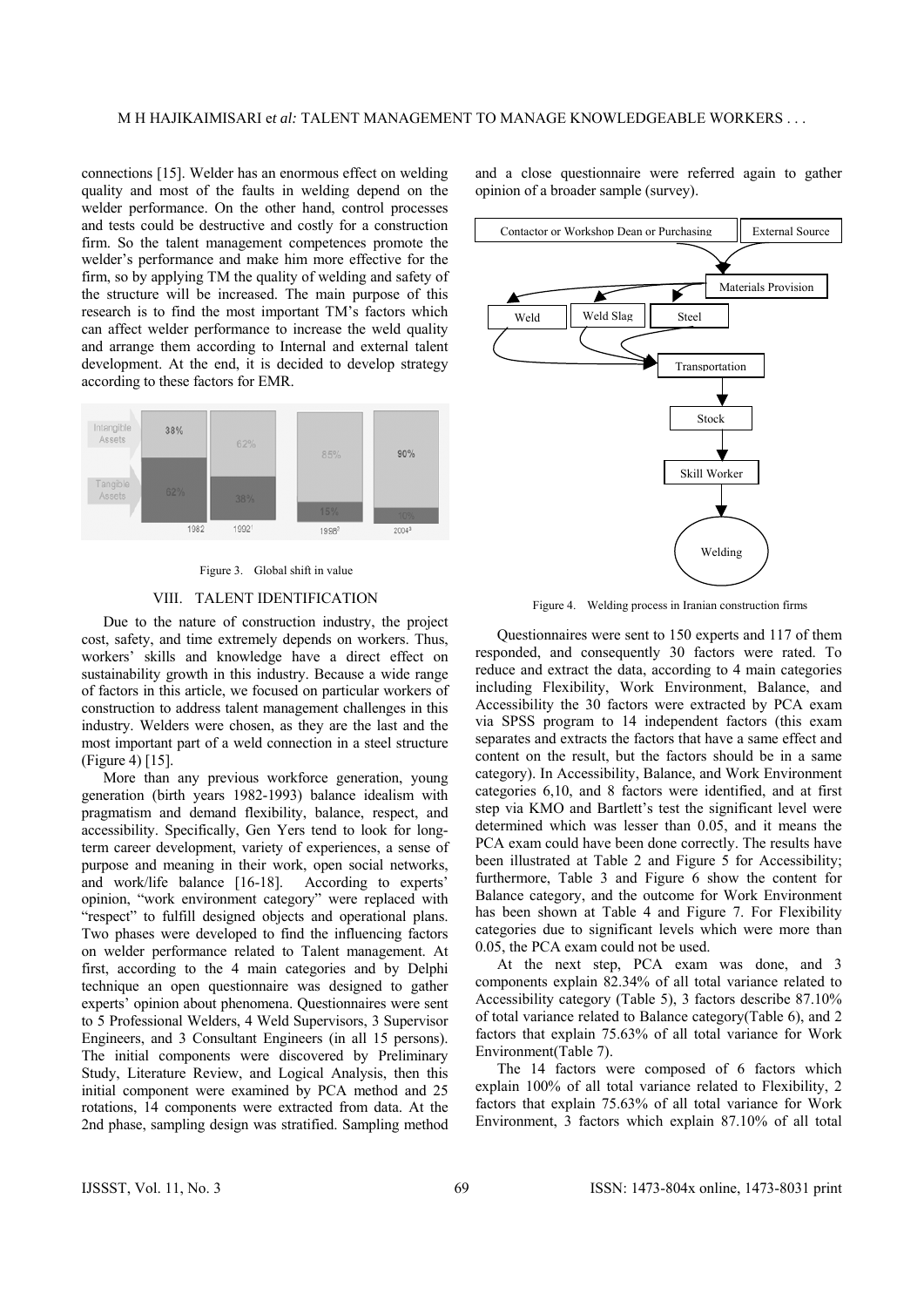variance related to Balance, and 3 factors that explain 82.34% of all total variance for Accessibility. For Reliability Analysis the Cronbach's  $\alpha$  test was used to indicate the confidence level of questionnaire which was 0.834 which shows a great Confidence Level for questionnaire (Cronbach's α indicates Confidence level and varies between 0-1 which 0 shows there is no Confidence Level for results in another same conditions, and 1 shows there is a complete relation and confidence level for results in other same conditions). To study the Validity of the questionnaire, the questionnaire was surveyed according to Preliminary Study and Literature Review. At last the final Influencing Factors have been depicted in Table 8. To find which factor is more important, Friedman's Test was used (this exam ranks the factors according to their importance) and the result is shown in Table 8.

To understand that which category is more important to invest for construction firms, by computing mean of each category, including their factors, 4 dependent parameters has been calculated; as a result, by performing Friedman's test, the importance of each category has been gained; further, the significant level were lesser than 0.05 that it shows the test can be done correctly. Due to negative mean of Flexibility and Accessibility, the current situation of construction industry is not proper to invest in these two categories; on the contrary, the construction firms should aim their strategies to enhance characteristics of Work Environment and Balance categories. As it is depicted at Figure 7 and Table 9, Flexibility and Accessibility categories are in the limitation area due to their negative mean; consequently, funding in these fields has not positive effect for managing the talent welders and knowledge workers. The important categories consecutively are Work Environment and Balance.

A specific dependant question has been designed for welders to examine their idea about the importance and effect of welding quality on steel structure's safety, and 56 welders answered to the question with different work experience (From 5years to 25 years job experience in construction industry). Spearman test has been used to study that "is there any significant correlation between Work experiences (Proficiency) and understanding the importance of welding quality?". Therefore, the test showed that the relation is meaningful due to significant level was .04 and lesser than 0.05 which it shows there is 95% certainty in correlation. This result indicates that the more professional welders attest the effect of high quality welding on safety of steel structures.

TABLE II. KMO and Bartlett's Test for Accessibility factors

| Kaiser-Meyer-Olkin Measure of Sampling Adequacy. | .161               |        |
|--------------------------------------------------|--------------------|--------|
| Bartlett's Test of Sphericity                    | Approx. Chi-Square | 26.433 |
|                                                  |                    |        |
|                                                  | Sig                | 034    |



Figure 5. Eigenvalue's Scree Plot according to Accessibility's factors

TABLE III. KMO and Bartlett's Test for Balance factors

| Kaiser-Mever-Olkin Measure of Sampling Adequacy. | .177               |            |
|--------------------------------------------------|--------------------|------------|
| Bartlett's Test of Sphericity                    | Approx. Chi-Square | .237<br>21 |
|                                                  |                    |            |
|                                                  | Sig                | .043       |



Figure6. Eigenvalue's Scree Plot according to Balance's factors

TABLE IV. KMO and Bartlett's Test for Work Environment factors

| Kaiser-Mever-Olkin Measure of Sampling Adequacy. | 189                |              |
|--------------------------------------------------|--------------------|--------------|
| Bartlett's Test of Sphericity                    | Approx. Chi-Square | 20.013       |
|                                                  |                    |              |
|                                                  | 512                | $04^{\circ}$ |



Figure7. Eigenvalue's Scree Plot according to Work Environment factors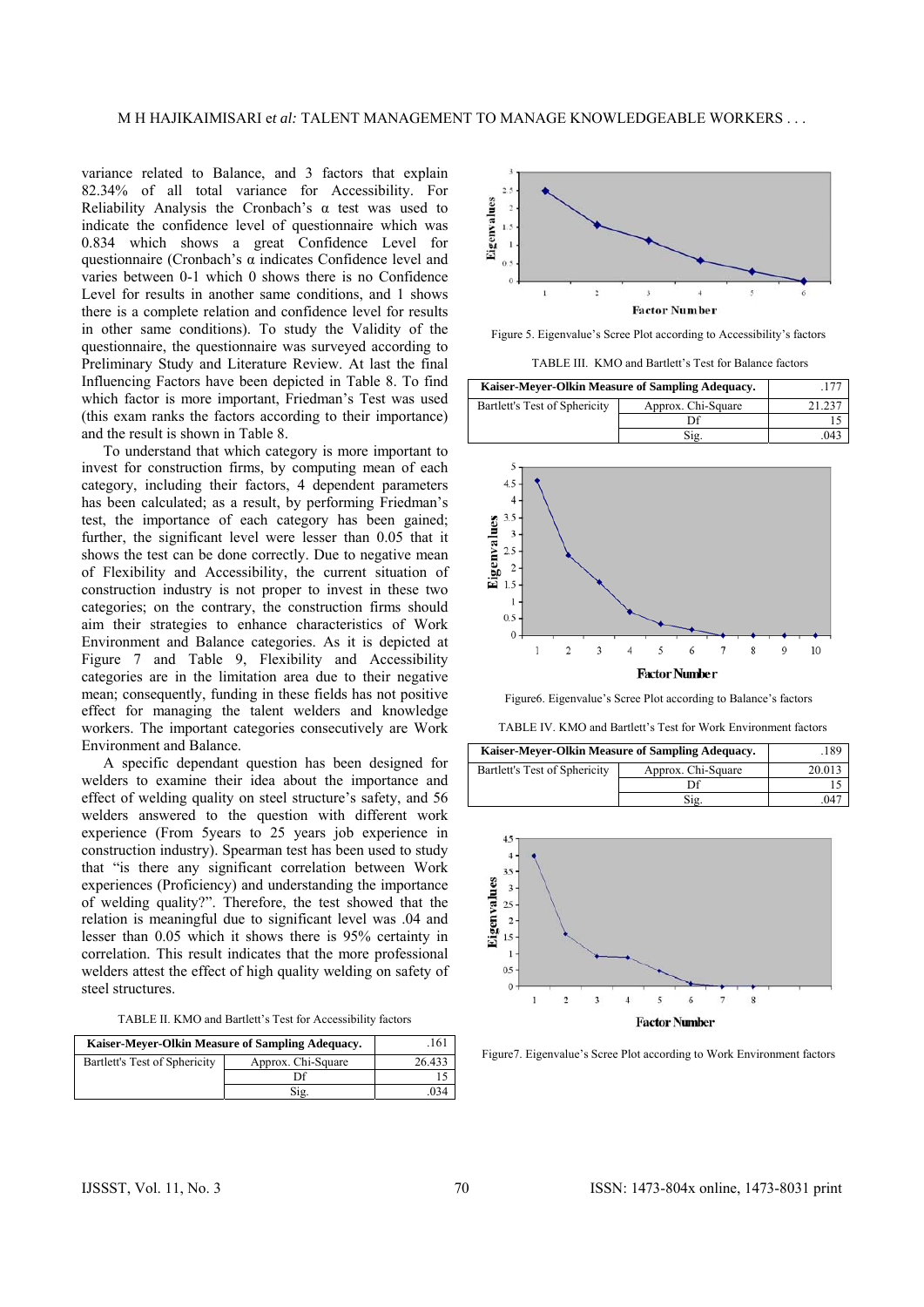### IX. TALENT DEVELOPMENT

To develop talent, the factors were divided into external and internal types. Internal talent development relates to a variety of activities such as training, performance management, coaching, special projects, job design, career development, etc. External talent development is essentially recruitment and selection, where the organization goes out into the labour market to identify, attract, select and motivate required talent to join the organization.(Fernando, 2008) Types of factors were determined by logical analysis, literature review and conducting interviewing with experts. The results have been depicted in Table 8.For using the table, according to importance priority; the managers should choose the factor of each category for talent development. It is recommended that managers start with internal development because of more ability to control and manage programs due to the lack of firms control on external environment. For example in "flexibility" category, "Skill welder tendency to share their experience" factor, managers should make the flexibility by giving welders some benefits and job security to share their experience and knowledge. "Income satisfaction" factor in "work environment" category is another example that could be adjusted according to the average income of labor market, inflation rate, and the proficiency of the workers.

### X. CONCLUSION

Due to the lack of knowledge about HR in Iranian Construction firms, HR ordinary processes are done traditionally. Workers' Selection and retention are not systematical, and usually there is not a training or development plan in Iranian Construction Firms, and welders are not an exception. The article appraised talent management competences to increase the steel structure safety regarding welders. Four categories of Balance, Work Environment, Flexibility, and Accessibility were discovered to fulfill talent management concept in welder's construction segment. Eventually 14 main factors were found to satisfy the 4 mentioned categories. If HR department decides to cover all 4 categories, it can use these main factors to develop their TM strategies to attract, develop internally and externally, and retain professional welders to satisfy all 4 categories. Also, this process is applicable for the other skilled workers or any conditions related to HR talented workers. Construction firms by implementing these TM activities can gain their profits and safety advantages; furthermore, they can make a favorable image to society. The following conclusions can be concluded about using TM in construction firms:

 Safety and security in welding process comes from suitable instrument and proficiency of welders; however, appropriate machines and devices have huge costs for firms. Attracting, developing, and retaining professional welder is not only a cost but also an investment on human capital recourses had Intangible assets.

- The construction firms' managers should develop their strategy for talent Engagement, motivation, and retention according to talent's external/internal factors and it was appraised for welding process in this article, but it is applicable for similar conditions.
- If an Iranian construction firm wants to invest in talent management, it is recommended the managers fund talent management strategies according to The Work Environment and Balance categories. On the contrary, investing on Accessibility and Flexibility categories does not promote talent management characteristics in current Iranian construction Industry.
- There is a significant correlation between job experience and understanding the importance of welding quality-consequently, steel structure safety- . The more professional and talented welders care more about welding quality.

By developing strategy, according to these 14 factors for covering all TM categories, the construction firms can use TM ability for welding process which explains Flexibility (100%), Work Environment (75.63%), Balance (87.10%), and Accessibility (82.34%) to promote welding quality and welder proficiency. For Iranian construction firms, it is recommended to managers that investing on two categories of Work Environment and Balance is profitable.

#### ACKNOWLEDGMENT

The authors are indebted to Mr.Abdolmaleki, Mr. Alavi, and Dr.Ahmadi at Payamnoor University for their valuable assistance.

#### **REFERENCES**

- [1] Fernando, K V (2008) Aligning Recruitment to Talent Management Efforts. "The Association for Strategy & Leadership Professionals", 1-7.
- [2] Egbu, C and Robinson, H (2005) Construction as a Knowledge-Based Industry. In: C Anumba, C Egbu and P Carrillo (eds.) "Knowledge Management in Construction". Oxford: Blackwell Publishing.
- [3] Raiden, A and Dainty (2006) The Learning Organization*,* "A Human Resource Development in Construction Organizations", 13(1), 63-79.
- [4] Graham, B and Thomas, K (2006) Knowledge management in Irish construction: the role of cpd Accreditation. In: Boyd, D (Ed), and "22nd Annual ARCOM Conference"*,* 4-6 September 2006, Birmingham of UK. Association of Researchers in Construction Management, Vol. 2, 1015-24.
- [5] Grant, R M (1996) Toward a Knowledge-Based Theory of the Firm*.*"Strategic Management Journal"*,* Vol.17.109-122, 1996.
- [6] Barrington, L and Silvert, H, (2004) CEO challenge 2004*,"* New York: The Conference Board", August, 2004. Vol. 5.
- [7] Bernthal, P R and Wellins, R S (2005) Leadership forecast 2005- 2006: Best practices for tomorrow's global leaders*,*" Pittsburgh, PA: Development Dimensions International", Vol.6.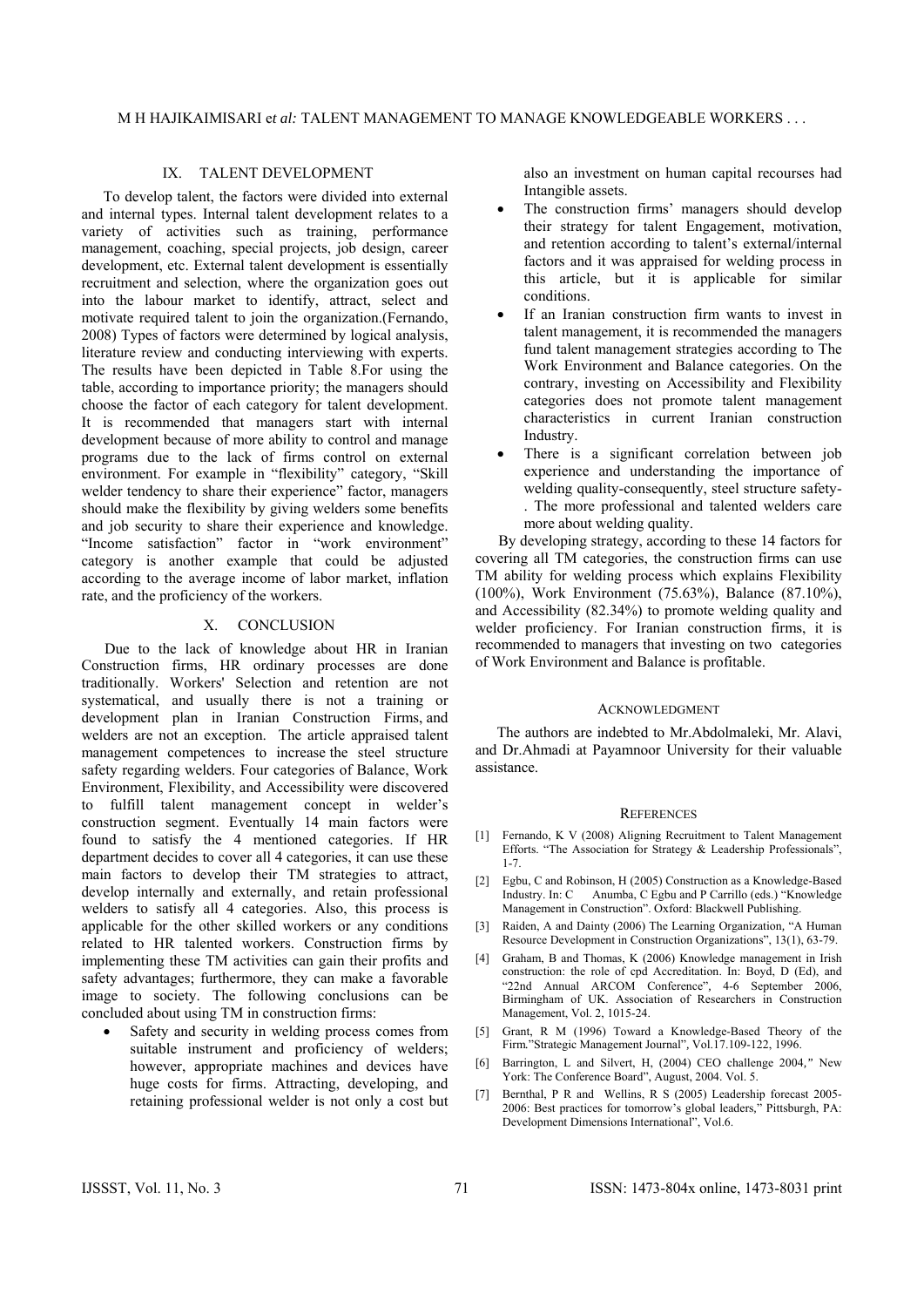- [8] The Economist Intelligence Unit (2006) The CEO's role in talent management—How top executives from 10 countries are nurturing the leaders of tomorrow, "The Economist Intelligence Unit with Development Dimensions International", Vol. 11.
- [9] Rich, J T and Squnier A (1999) The Point is Better Talent, " A presentation from The Conference Board's 1999 seminar on succession planning and top talent development". Vol.7.
- [10] Effron, M, Greenslaide, S and Salob, M (2005) Growing great leaders: Does it really matter? "Human Resource Planning". 28(3), 18-23.
- [11] Kaplan,R S and Norton (2000) "The strategy-focused organization". Boston: Harvard Business School Press.
- [12] Richard, S, Wellins, Audrey B and Rogers, W (2006) talent management; Building a Global Leadership Pipeline, "Development Dimensions International", Vol.9.
- [13] Raffa, P C (2007) The Talent Challenge, "Society for Human Resource Management and Subsidiaries", Washington, DC, Vol.4.
- [14] Leslie, A (2003) The value of people; "SHRM Research Department and value based management.net", Society for human research management, 9-11.
- [15] Hajikarimi, M H, Hajikarimi, A, Ghalambor, M A, Bahaddin B and Hosseini, P (2009) Appraisal of KM Competencies to increase the Steel Structures Safety via mitigation of faults of welding due to amplification of technical knowledge, "5<sup>th</sup> Conference Information & knowledge In Building-Sharing Global Construction Knowledge", CIB-W102, Rio De Janeiro, Brazil, June 2009. Vol.8.
- [16] Amoroso, C and Rebecca (2007) Generational talent management for insurers Strategies to attract and engage Generation Y in the U.S. insurance industry. "Deloitte Development LLC". Vol.16.
- [17] Macleod, A (2008) Generation Y: Unlocking the talent of young managers Executive Summary. "Chartered Management Institute",  $Vol.11$ .
- [18] Morgan, R (2007) Generation Y in the Workplace Australia. " Manpower Inc", Vol.13.
- [19] Jean-Michel Caye. (2007) Talent Management, Nurturing the Egg" Iván Martén\ The Boston Consulting Group, Inc", 1-4.

Tables V, VI, VII, VIII, IX and Figure 8 are on the next pages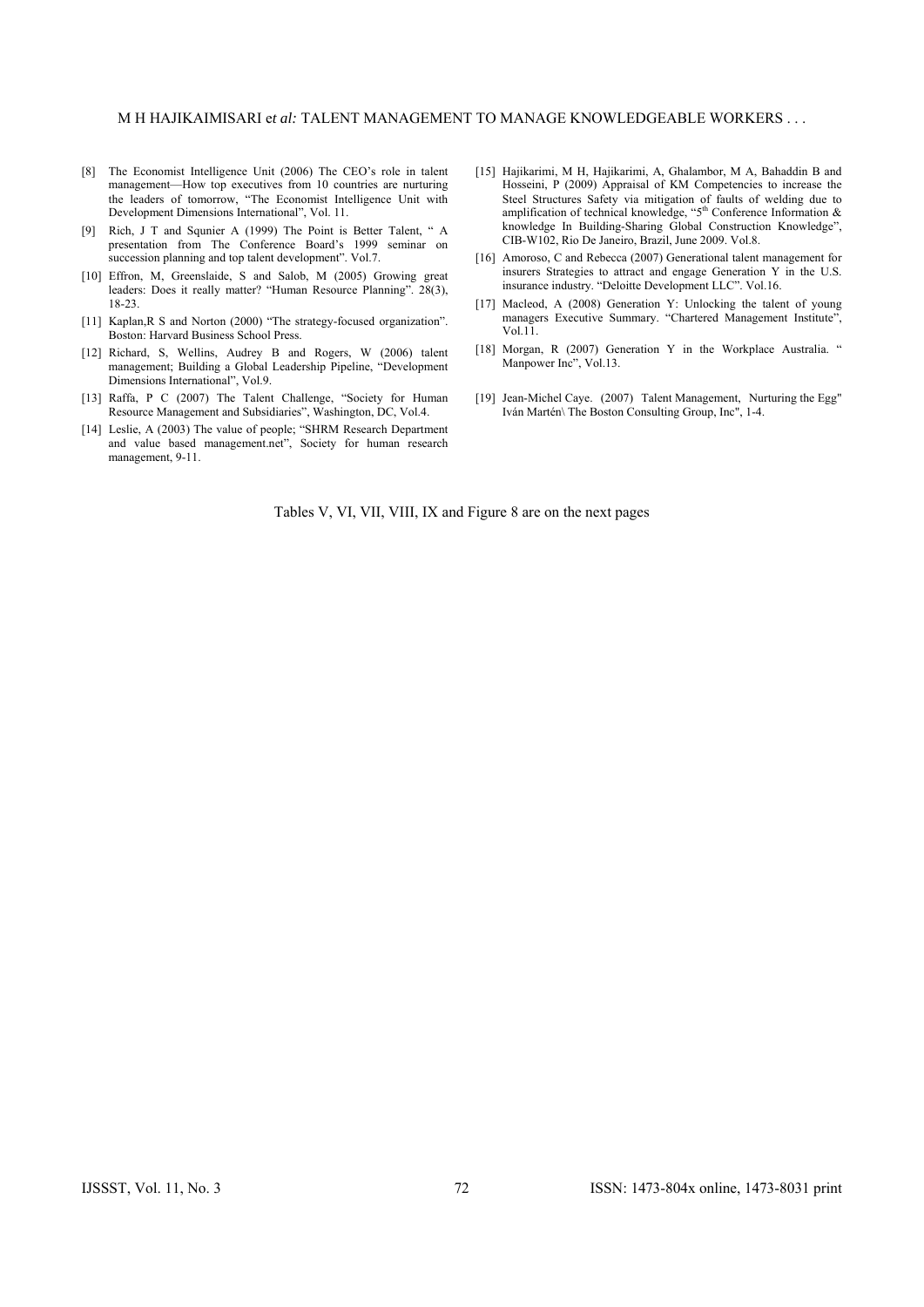# M H HAJIKAIMISARI e*t al:* TALENT MANAGEMENT TO MANAGE KNOWLEDGEABLE WORKERS . . .

| <b>Factors</b>                                                                |              | <b>Initial Eigenvalues</b> |                   |              | <b>Extraction Sums of</b><br><b>Squared Loadings</b> |  |
|-------------------------------------------------------------------------------|--------------|----------------------------|-------------------|--------------|------------------------------------------------------|--|
|                                                                               | <b>Total</b> | % of Variance              | <b>Cumulative</b> | <b>Total</b> | Cumula                                               |  |
|                                                                               |              |                            | $\%$              |              | tive %                                               |  |
| 1: Experience gaining or job promotion (like promotion a simple worker to     | 2.480        | 41.338                     | 39.233            | 2.480        | 41.338                                               |  |
| joss) in worker's view                                                        |              |                            |                   |              |                                                      |  |
| 2: Vision of the welder about future of his job                               | .550         | 25.832                     | 64.560            | 1.550        | 67.170                                               |  |
| 3: Job opportunity to upgrade worker skill for increasing the welding quality | 1.109        | 18.479                     | 82.340            | 1.109        | 85.648                                               |  |
| and performance                                                               |              |                            |                   |              |                                                      |  |
| 4: Accessibility to reach manager during the work's time                      | .575         | 9.586                      | 95.235            | 2.480        |                                                      |  |
| 5: Tendency to have overtime                                                  | .283         | 4.723                      | 99.958            | 1.550        |                                                      |  |
| 6: To have pastimes in workshop                                               | .003         | .042                       | 100.000           | 1.109        |                                                      |  |

TABLEV. Accessibility's Total Cumulative Variance Explained. Extraction Method: Principal Component Analysis (PCA)

| <b>Factors</b>                                                                                        |              | <b>Initial Eigenvalues</b> | <b>Extraction Sums of</b><br><b>Squared Loadings</b> |              |                  |
|-------------------------------------------------------------------------------------------------------|--------------|----------------------------|------------------------------------------------------|--------------|------------------|
|                                                                                                       | <b>Total</b> | % of Variance              | Cumulative<br>%                                      | <b>Total</b> | Cumula<br>tive % |
| 1: The effect of job satisfaction on weld quality                                                     | 4.622        | 46.216                     | 46.216                                               | 2.480        | 41.338           |
| 2: The effect of balance between work and life on choosing work time                                  | 2.437        | 24.370                     | 70.586                                               | 1.550        | 67.170           |
| 3: The Worker knowledge about technology and new tools and their usage<br>to increase welding quality | 1.651        | 16.515                     | 87.100                                               | 1.109        | 85.648           |
| 4: The effect of welder's Interest in job on quality of welding                                       | .753         | 7.529                      | 94.629                                               | 2.480        |                  |
| 5: The importance of learning courses to promote welders' proficiency                                 | .353         | 3.534                      | 98.163                                               | 1.550        |                  |
| 6: The importance of welder's perception of his or her work                                           | .184         | 1.837                      | 100.000                                              | 1.109        |                  |
| 7: The others' (like contractor, manager, spectator) perception of welder's<br>work                   | $\mathbf{0}$ | $\Omega$                   | 100.000                                              |              |                  |
| 8: Welder's educational background                                                                    | $\Omega$     | $\mathbf{0}$               | 100.000                                              |              |                  |
| 9: Physical properties of welder (such as height, weight)                                             | $\theta$     | $\mathbf{0}$               | 100.000                                              |              |                  |
| 10: The effect of employer on welding quality                                                         | $\Omega$     | $\Omega$                   | 100.000                                              |              |                  |

TABLEVI. Balance's Total Cumulative Variance Explained. Extraction Method: Principal Component Analysis (PCA)

| <b>Factors</b>                                                                          |              | <b>Initial Eigenvalues</b> |                 |              | <b>Extraction Sums of</b><br><b>Squared Loadings</b> |  |
|-----------------------------------------------------------------------------------------|--------------|----------------------------|-----------------|--------------|------------------------------------------------------|--|
|                                                                                         | <b>Total</b> | % of Variance              | Cumulative<br>% | <b>Total</b> | Cumula<br>tive %                                     |  |
| 1 The income satisfaction                                                               | 4.003        | 50.043                     | 50.043          | 4.003        | 50.043                                               |  |
| 2: Welder insurance                                                                     | 1.612        | 20.145                     | 70.188          | 1.612        | 20.145                                               |  |
| 3: The job attraction for welder                                                        | .916         | 11.445                     | 81.633          |              |                                                      |  |
| 4: The importance of job versatility to increase welder's motivation and sprit          | .895         | 11.183                     | 92.816          |              |                                                      |  |
| 5. The effect of organizational culture on welders' concentration during the<br>welding | .490         | 6.127                      | 98.943          |              |                                                      |  |
| 6: The idea of job changing for a welder                                                | .085         | 1.057                      | 100.000         |              |                                                      |  |
| 7: The job safety for a welder                                                          | $\mathbf{0}$ | $\mathbf{0}$               | 100.000         |              |                                                      |  |
| 8: The relation between workers and welders                                             | $\Omega$     | $\mathbf{0}$               | 100.000         |              |                                                      |  |

TABLEVII. Work Environment's Total Cumulative Variance Explained. Extraction Method: Principal Component Analysis (PCA)